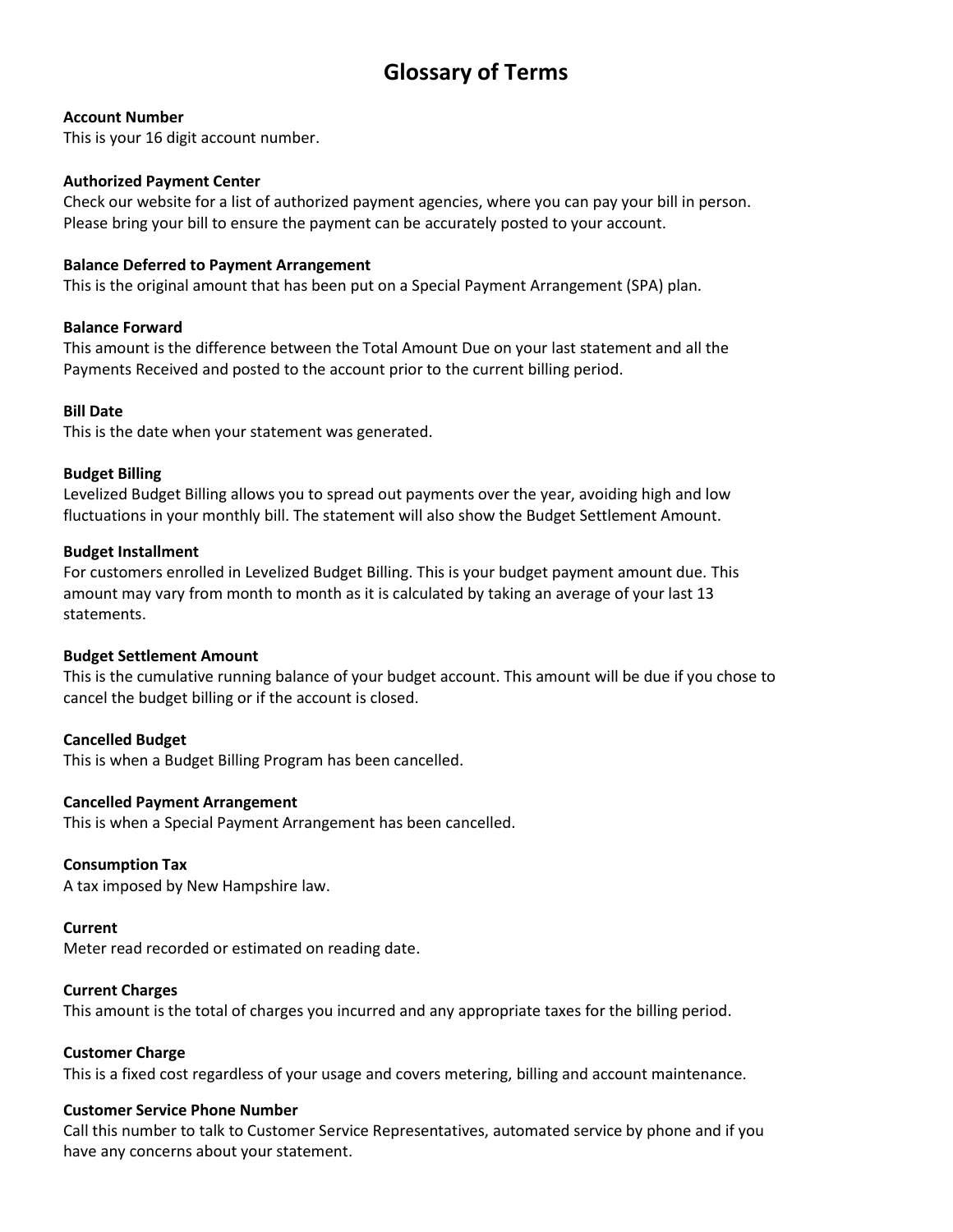#### **Demand**

For Business customers only. The kilowatt (kW) charge is based on the greatest amount of electricity used by a customer during the billing period.

# **Deposit Interest**

Interest applied to your account if we have a Security Deposit from you. This amount is calculated for the billing period and will be aggregated under Miscellaneous Charges/Credits.

# **Deposit Refund**

If you have maintained regular and full payments towards your account for the prescribed period of time, the security deposit that was required from you would be refunded by applying it against current charges and will be aggregated under Miscellaneous Charges/Credits.

# **Distribution Charge**

The cost of operating and maintaining the Liberty Utilities electric distribution system that delivers electricity to your home or business

# **Due Date**

This is the date by which we need to receive your payment. To avoid late payment charges, please ensure that you allow sufficient time for your payment to reach us, especially if you are mailing your payment.

# **E-Bill**

Go paperless and receive an e-mail instead of a paper bill each month. Sign up at [www.libertyutilities.com](http://www.libertyutilities.com/) We also offer recurring monthly payments through Autopay.

# **Electricity Supply**

This represents the cost of electricity if you chose to purchase electricity from a 3rd party supplier.

# **Emergency Phone Number**

Call this number to report a power outage, downed wires or other electrical emergencies.

# **Enclosed Amount**

Enter the amount of payment you are making.

# **Energy Service**

This represents the cost of electricity if you chose to purchase electricity from Liberty Utilities.

# **Interval Meters**

These are sometimes called "time-of-use" meters. These meters record the consumption in 5 minute or 15 minute or 60 minute intervals and can locally store the usage data.

# **Kilovolt (KVA)**

A KVA is simply 1,000 volt amps. A volt is electrical pressure. An amp is electrical current. A measure of the volume of electric flow which is measured in volts.

# **Kilowatt Hour (kWh)**

This is the most common unit for measuring electric energy and is defined as the use of 1000 watts for one hour.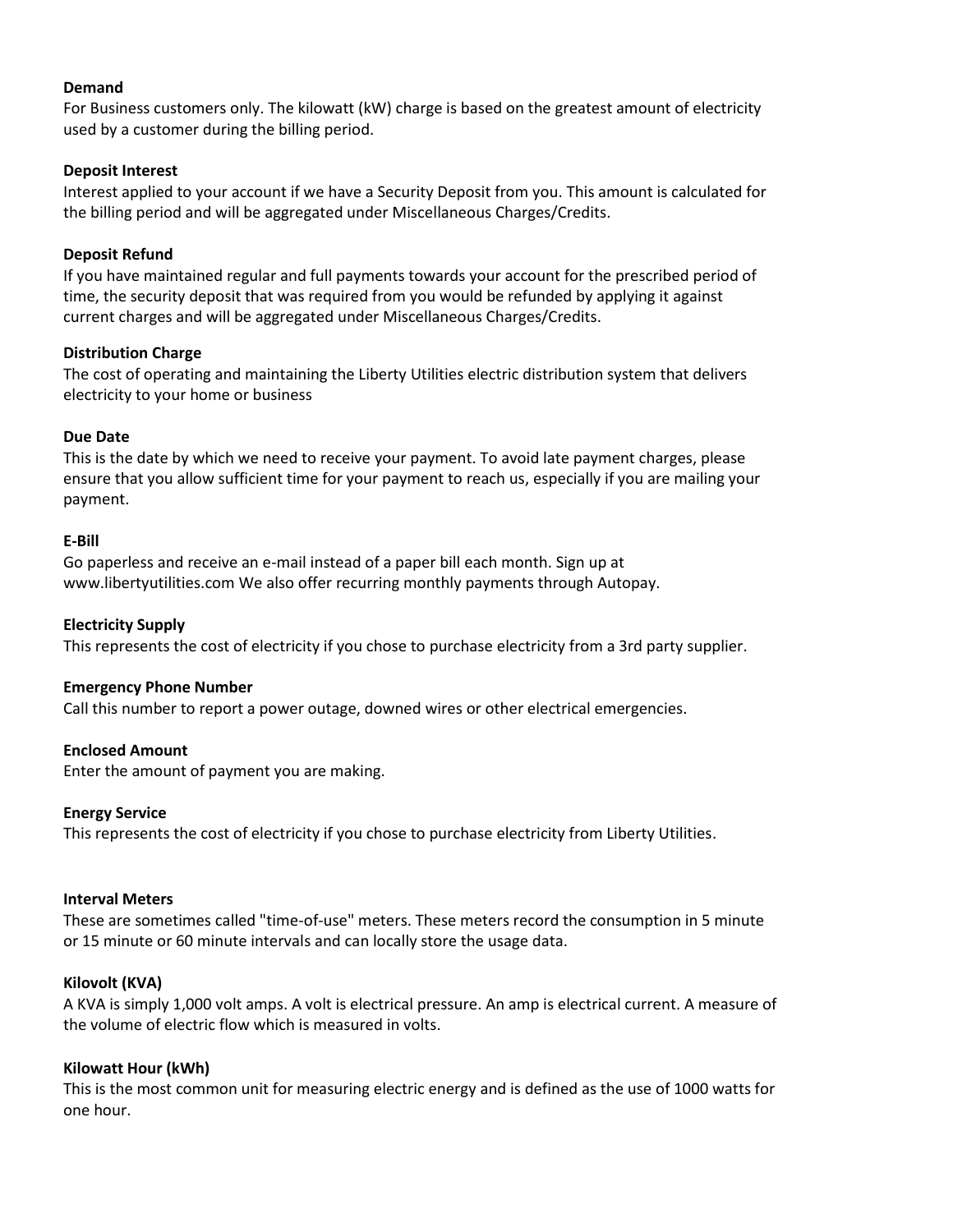#### **Late Payment Fee**

This charge is the penalty for making a late payment or not making a payment at all.

#### **Liberty Utilities Address**

Please use this address to send us written correspondence only.

#### **Mailing Address**

Each month, the bill is sent to this address, which may differ from the service address.

#### **Meter Number**

This is the meter(s) number at the service location where the usage is measured. You may have multiple meter numbers if your meter has been changed or if you have more than one meter installed.

#### **Miscellaneous Charges/Credits**

This amount is the total of all Miscellaneous Charges/Credits applied to your account and are unique for the billing period.

# **Monthly Consumption Chart**

This graph illustrates usage at the service address on a monthly basis.

#### **Multiplier**

The factor by which the difference between current and previous meter reads has to be multiplied to get to the billing units.

#### **Next Meter Read**

This is the approximate date when we would take the meter read at the service location for creating your next statement. For final bills this would be blank.

# **Number of Days**

The number of days in the current billing period for which the usage is measured.

# **Off-Peak**

Period of time when demand for electricity is low such as nights, weekends and holidays.

# **Payment Applied to Payment Arrangement**

This amount will appear on your statement if you make an overpayment while your account is on a Special Payment Arrangement (SPA).

# **Payment Arrangement Installment**

This is the amount that you are required to pay per the Special Payment Arrangement (SPA) agreement for your account (until the Payment Arrangement is paid in full) in addition to the current charges, taxes and miscellaneous charges/credits for the billing period.

#### **Payment Coupon**

Include this portion of your statement if you are mailing a payment or take it with you when you are making a payment at one of our authorized payment locations.

#### **Payment Reversal**

This amount represents a payment received and applied to your account and then reversed for any reason.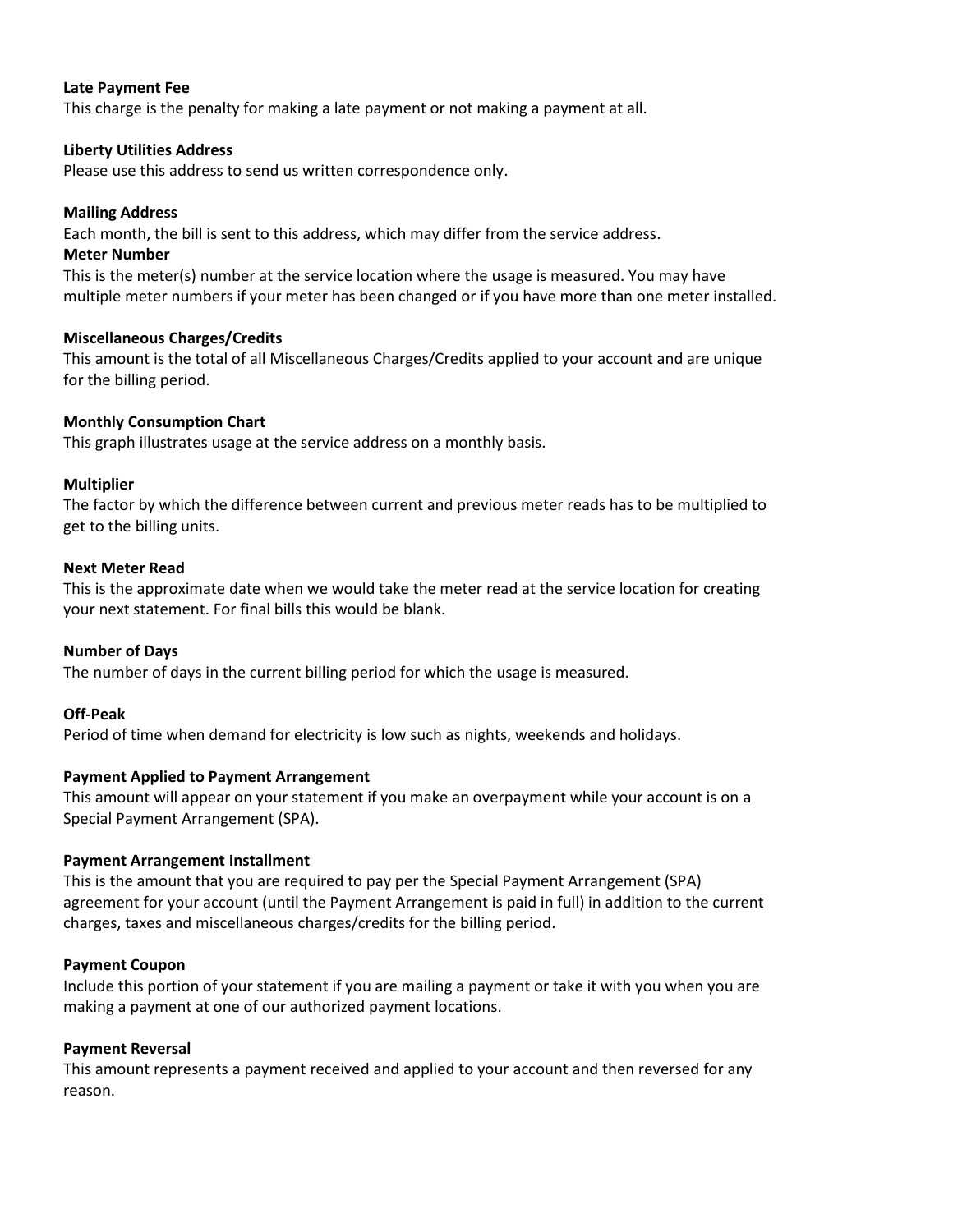# **Payments Received**

This amount is the total of all payments received and posted to your account (regardless of the payment method). It takes 2 business days to post the payments to your account. If you have recently made a payment it may not have posted to your account at the time of billing.

#### **Peak**

Period of time when demand for electricity is high such as Monday through Friday during the day.

# **Previous**

Meter read recorded on the previous meter reading date.

# **Previous Balance**

This is the Total Amount Due from your previous statement.

# **Rate Code**

The rate code specifies the rate at which the service address is being billed per the local Public Utility Commission.

# **Read Type**

The method by which the meter read was acquired for billing, "A" Represents the actual meter read and "E" represents the estimated meter read.

# **Reconnection Charge**

This is the administration cost of reconnecting your service.

# **Refund Check Mailed Separately**

After finalizing your account, if a credit remains, a check for the credit amount will be issued to you.

# **Remaining Payment Arrangement**

This amount represents the difference between the Initial Special Payment Arrangement (SPA) and the installments that have been billed to your account.

# **Remittance Address**

This is the address for mailing a payment. Ensure that this address is visible through the return envelope window.

#### **Service Address**

This address specifies where the electricity service is being supplied and measured.

# **Service Dates**

Start and end of the service period for which the current statement is provided.

# **Special Message**

We will use this section to communicate regulatory and other important messages to you.

# **Special Payment Arrangement (SPA)**

An extended payment plan where past-due bills may be paid in installments over a specified time period. The statement will also show the Remaining Payment Arrangement Amount.

# **Storm Recovery**

This charge is collected to recover costs associated with certain storms as approved by the NHPUC.